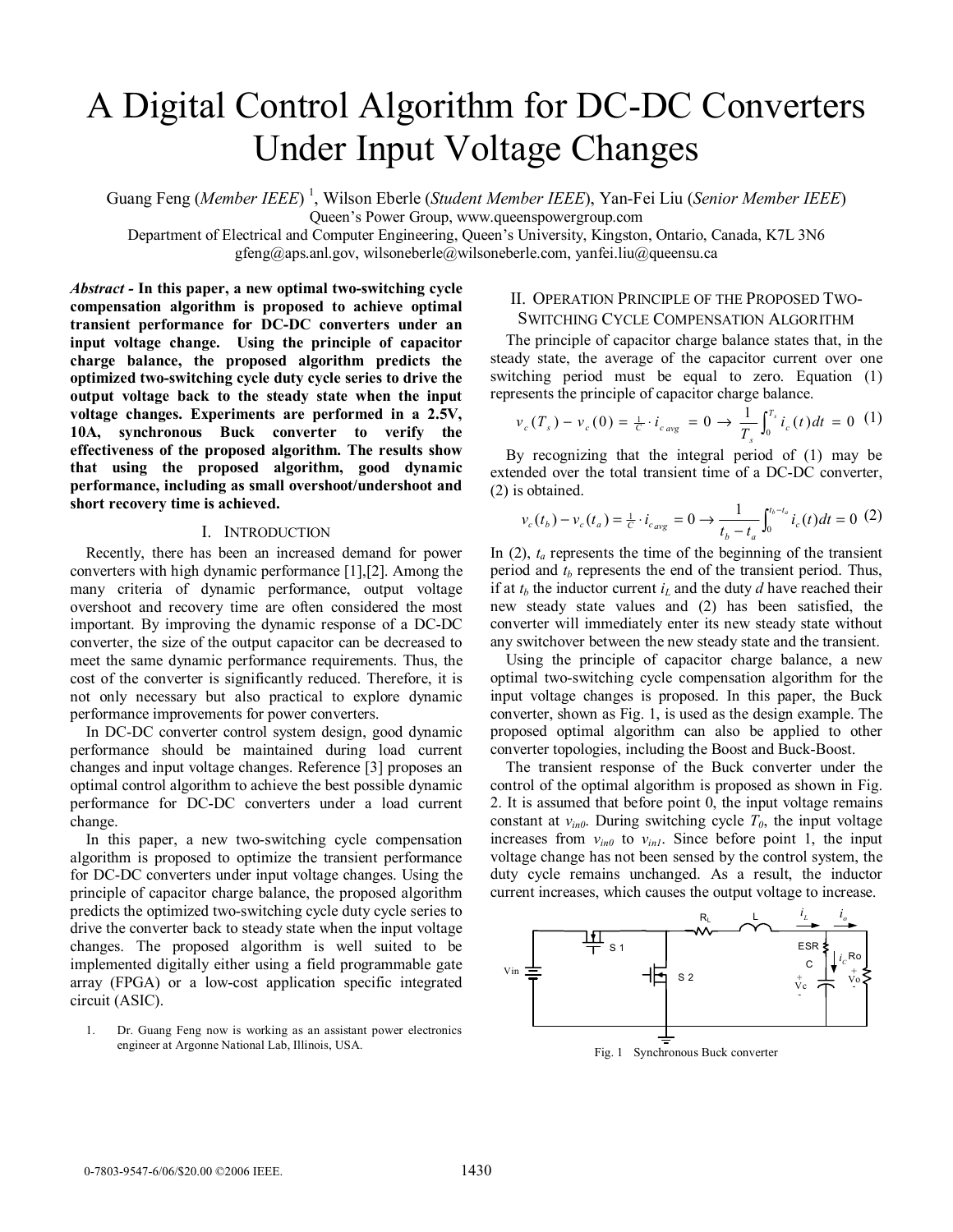

Fig. 2 The proposed two-switching cycle transient response for the positive input voltage change

In the proposed method, the input voltage is sampled each switching cycle. If at point 1, the sensed input voltage deviation exceeds a predefined level, the optimal twoswitching cycle compensation algorithm is activated.

After the proposed algorithm is activated, the duty cycles for two-switching cycles are predicted for the cycles following point 1. The duty cycle values for switching cycle  $T_1$  and  $T_2$  are  $d_1$  and  $d_2$ , respectively. Under the proposed algorithm, when the transient ends at the end of the second switching cycle at point 3, the following three conditions are satisfied,

- 1 The charge delivered to the capacitor is equal to the charge delivered by the capacitor at the end of the second switching cycle  $T_2$ .
- 2 At the end of the second switching cycle, the inductor current is equal to its new steady state peak minimum value, *iL\_end*.
- 3 At the end of the second switching cycle, the duty cycle is set to the new steady state value *Dnew* for the new input voltage condition.

As a result, the converter immediately enters the new steady state without any switchover between the transient and the steady state. i.e. the output voltage, inductor current and duty cycle are at their steady state values. In addition, at the end of the transient, the control system is switched back to the current mode PID controller, which is used to control the steady state and small signal conditions. Before the control algorithm is switched back to the current mode PID controller, the optimal algorithm calculates the new steady state values  $i_L$  <sub>new</sub> and  $D_{new}$ , and resets the outputs of the current mode PID controller to these calculated values. In the proposed compensation algorithm, at least two

switching cycles are needed to compensate for the input voltage change. The explanation is given as follows.

It is assumed that at point 1, the output voltage error is  $\Delta v$ <sub>o</sub> and the error between the inductor current and the new steady state inductor current value for the new input voltage condition is  $\Delta i_L$ . The relationship between the duty cycle *d* and the variation of output voltage, inductor current in one switching cycle can be expressed as (3).

$$
\begin{cases} \Delta v_o = f_1(d) \\ \Delta i_L = f_2(d) \end{cases} \tag{3}
$$

In (3),  $f_1(d)$  and  $f_2(d)$  are the functions for the DC-DC converter.

In order to drive the output voltage and the inductor current to their new steady state values in one switching cycle, (4) must be satisfied.

$$
\begin{cases} \Delta v_o = f_1(d_1) \\ \Delta i_L = f_2(d_1) \end{cases}
$$
 (4)

However, (4) usually has no solution mathematically, since the number of unknowns is fewer than the number of equations. Therefore, at least two switching cycles are needed, so that the solution is obtained using (5).

$$
\begin{cases} \Delta v_o = f_1(d_1) + f_1(d_2) \\ \Delta i_L = f_2(d_1) + f_2(d_2) \end{cases}
$$
 (5)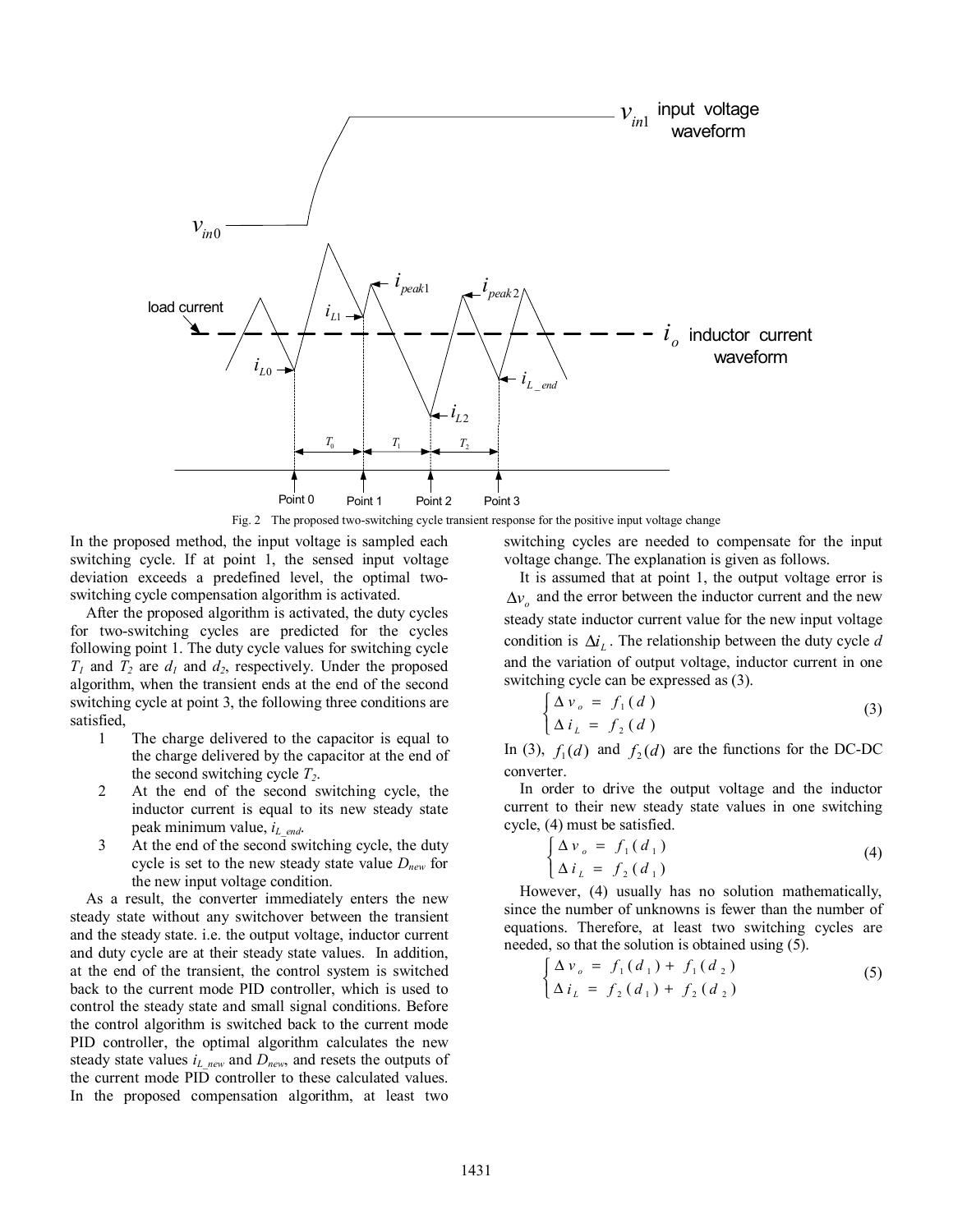# III.EQUATIONS USED TO CALCULATE THE TWO-SWITCHING CYCLE DUTY CYCLE SERIES

The analysis in Section II shows that the key point to achieve the two-switching cycle transient response under an input voltage change is to precisely predict the duty cycle series  $d_1$ ,  $d_2$  and the new steady state duty cycle value  $D_{new}$ for the new input voltage condition. Using these predicted duty cycle values, the Buck converter enters the new steady state in two switching cycles without any switchover between the transient and steady state. As a result, small overshoot/undershoot and short recovery time can be achieved.

It is assumed that (a) the Buck converter system operates at the fixed frequency; (b) inductor value *L*, capacitor value *C* and switching frequency  $f_s$  are known; (c) the inductor current  $i_L$ , input voltage  $v_{in}$  and output voltage  $v_o$  can be directly measured. The following assumptions are also made in order to simplify the calculations:

- 1. Using the proposed compensation algorithm, the output voltage variation during the transient is very small, so that in the algorithm calculation, the output voltage is approximately equal to its nominal value,  $V_{ref}$ .
- 2. The load current  $i<sub>o</sub>$  is constant during the transient. Therefore, its value can be obtained from the average inductor current value before the transient.
- 3. The input voltage  $v_{in1}$  remains unchanged during switching cycles  $T_1$  and  $T_2$ .

If the input voltage variation is slow so that assumption (3) is not satisfied, or if the calculated duty cycle value  $d_1$  or  $d_2$  is higher than 100% or lower than 0%, an improved compensation algorithm proposed in Section IV is utilized.

The derivation of duty cycle values  $d_1$  and  $d_2$  is as follows. In order to achieve the condition (2) described in Section II, the duty cycle values  $d_1$  and  $d_2$  must be satisfy (6).

$$
i_{L_{\text{end}}} - i_{L1} = (d_1 v_{in1} - v_o^{-1}) \frac{T_s}{L} + (d_2 v_{in1} - v_o^{-1}) \frac{T_s}{L}
$$
 (6)

In (6),  $i_{L1}$  is the inductor current measured at point 1. The equivalent output voltage  $v_o'$  and the new steady state inductor current valley value,  $i_{\textit{L end}}$ , are given by (7) and (8).

$$
v_o' \approx V_{ref} + i_o \cdot r_{loss} \tag{7}
$$

$$
i_{L_{\text{end}}} = i_o - \frac{1}{2} \frac{v_o}{L} \cdot T_s \frac{v_{in1} - v_o}{v_{in1}} \tag{8}
$$

In (7) and (8)  $i_a$  is the load current and  $r_{loss}$  is given by (9).

$$
r_{loss} = R_L + R_{on} + R_{switching}
$$
 (9)

In (9),  $R_L$  is the winding resistance of the inductor,  $R_{on}$  is the MOSFET on resistance, and  $R_{switching}$  is the MOSFET switching loss equivalent resistance.

The relationship between  $d_1$  and  $d_2$  can be derived from

 $(6)$  and is given by  $(10)$ .

$$
d_1 + d_2 = \frac{(i_{L\_end} - i_{L1}) \cdot \frac{L}{T_s} + 2 \cdot v_o'}{v_{in1}} = k
$$
 (10)

Under the proposed algorithm, the charge delivered to the capacitor is equal to the charge delivered by the capacitor by the end of the transient (point 3). Therefore, (11) is obtained.

$$
A_{ch\arg e0} + A_{ch\arg e1} + A_{ch\arg e2} = 0 \tag{11}
$$

In (11),  $A<sub>charon</sub>$  is the change of capacitor charge at point 1,  $A<sub>charged</sub>$  and  $A<sub>charse2</sub>$  are the capacitor charge variation during the switching cycles  $T_1$  and  $T_2$ .

Assuming that the capacitor voltage ripple is very small, then  $A_{charge0}$  can be calculated from (12) using the output

voltage  $v_{o1}$  measured at point 1 of Fig. 2 and (13), (14).

$$
A_{charge0} = C \cdot (v_{C1} - v_{C0}) \approx C \cdot (v_{C1} - V_{ref}) = C \cdot (v_{o1} - i_{C1} \cdot ESR - V_{ref})
$$
  
= C \cdot (v\_{o1} - (i\_{L1} - i\_o) \cdot ESR - V\_{ref}) (12)

where

$$
C\frac{dv_c}{dt} = i_c = i_L - i_o \tag{13}
$$

$$
v_o = v_c + i_c \cdot ESR \tag{14}
$$

In (14), *ESR* is the equivalent series resistance of output capacitor.

The capacitor charge variation  $A_{charged}$  during the switching cycle  $T<sub>I</sub>$  can be expressed by (15).

$$
A_{ch\arg el} = \frac{1}{2} d_1 T_s \cdot [(i_{L1} - i_{L2}) + (i_{peak1} - i_{L2})]
$$
  
+ 
$$
\frac{1}{2} (1 - d_1) T_s \cdot (i_{peak1} - i_{L2}) - (i_o - i_{L2}) T_s (15)
$$

In (15),  $i_{L2}$  is the inductor current value at point 2 and  $i_{peak1}$  is the peak inductor current value during the switching cycle  $T_1$ .  $i_{peak1}$  and  $i_{L2}$  can be derived as (16) and (17).

$$
i_{peak 1} = i_{L1} + d_1 T_s \frac{(v_{in1} - v_o')}{L}
$$
 (16)

$$
i_{L2} = i_{L1} + (d_1 v_{in1} - v_o') \frac{T_s}{L}
$$
 (17)

The capacitor charge variation  $A_{charge2}$  during the switching cycle  $T_2$  can be expressed as (18)

$$
A_{charge2} = \frac{1}{2} d_2 T_s \cdot (i_{peak2} - i_{L2})
$$
  
+ 
$$
\frac{1}{2} (1 - d_2) T_s \cdot [(i_{peak2} - i_{L2}) + (i_{L\_end} - i_{L2})] - (i_o - i_{L2}) T_s
$$
 (18)

In (18),  $i_{peak 2}$  is the peak inductor current value during switching cycle  $T_2$ . It can be obtained using (19).

$$
i_{peak\,2} = i_{L2} + d_2 \cdot T_s \cdot \frac{(v_{in1} - v_o')}{L}
$$
 (19)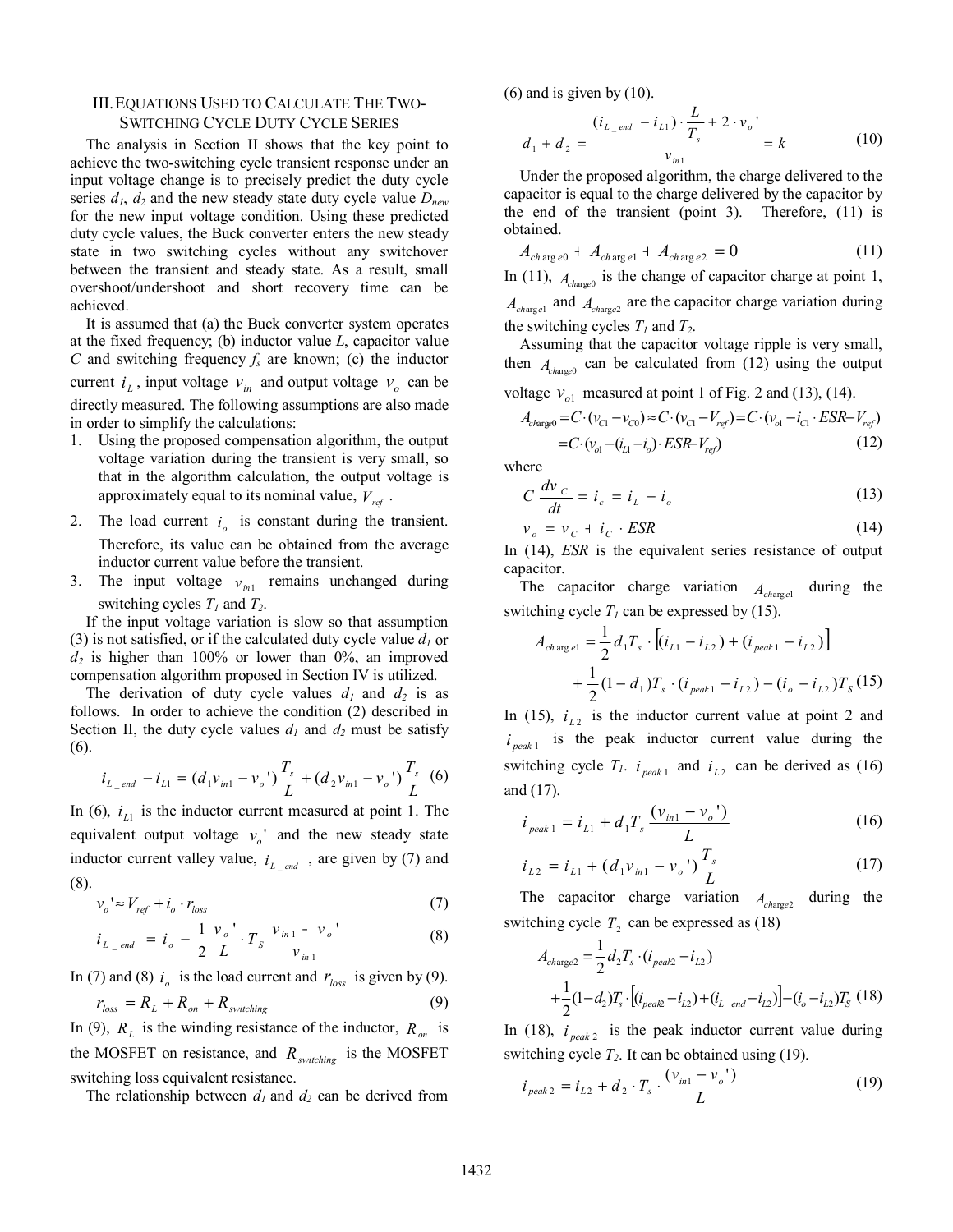Substituting  $(6)$ ,  $(7)$ ,  $(11)-(19)$  into  $(10)$ , the duty cycle values  $d_1$  and  $d_2$  are given by (20) and (21).

$$
d_1 = \frac{1}{2} \left[ (1+k) - \sqrt{(1+k)^2 + \frac{4L}{v_{in1} \cdot T_s}} (i_{L1} - 2i_o + i_{L\_end} - \frac{1}{2} k^2 v_{inl} \frac{T_s}{L} + \frac{A_{charge0}}{T_s}) \right]
$$
\n
$$
d_2 = k - d_1
$$
\n(20)

When the two-switching cycle transient response ends, the control algorithm is switched back to the current mode PID controller, which is used to control the steady state and small signal variations. In order to make the Buck converter enter the new steady state smoothly, the compensation algorithm calculates the new steady state values  $i_{\text{Lnew}}$  and *Dnew* for the current mode PID controller, and resets the outputs of the current mode PID controller to these calculated values. The new steady state duty cycle value  $D_{new}$  for the new input voltage  $v_{in1}$  is given by (22).

Since the new steady state inductor current peak minimum value is  $i_{\text{L end}}$ , and the inductor current is sampled  $0.3 T_s$  before the switch is turned on when the Buck converter system is operating in the steady state, the new steady state inductor current reference value  $i_{Lnew}$  is obtained using (23).

$$
i_{\text{Lnew}} = i_{\text{L end}} + 0.3 \cdot v_o \cdot T_s / L \tag{23}
$$

## IV.IMPROVED OPTIMAL COMPENSATION ALGORITHM

In Fig. 2, the input voltage step change is assumed to be finished before point 1. However, in a real implementation, the input voltage variation is slower due to the input filter capacitor. It may take several switching cycles for the input voltage to reach its new steady state value. To resolve this problem, an improved optimal two-switching cycle compensation algorithm is proposed as shown in Fig. 3.



Fig. 3 Flowchart of the improved two-switching cycle compensation algorithm for the input voltage change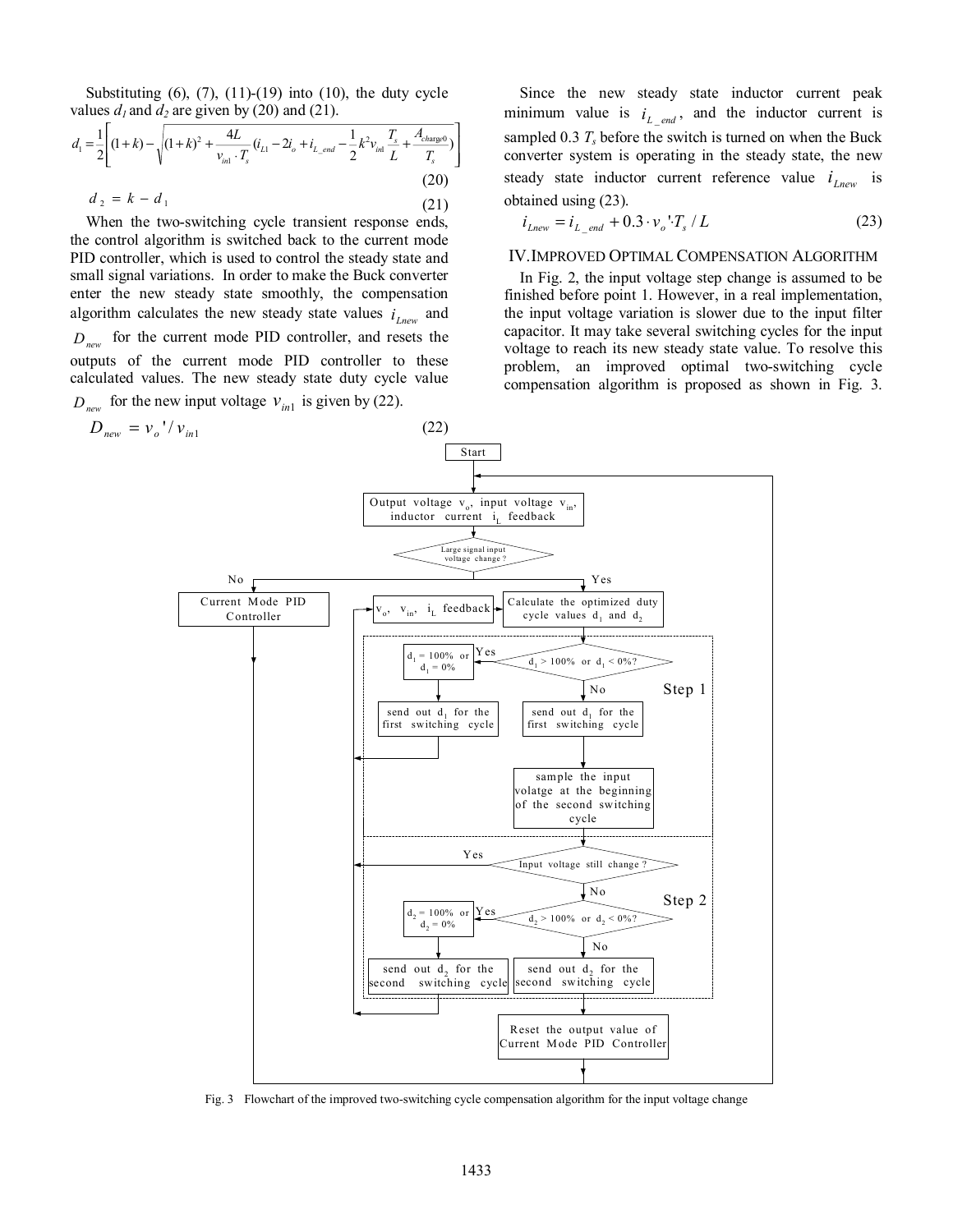In the improved algorithm, the input voltage is sensed each switching cycle. If the large signal input voltage change is sensed, the compensation algorithm is activated. A twoswitching cycle duty cycle series is predicted for the given transient response. If the input voltage sampled at the beginning of second switching cycle (point 2) is different from that sampled at the beginning of the first switching cycle (point 1), the compensation algorithm is reset and a new two-switching cycle compensation process is started. This compensation algorithm continues to restart until, the input voltage stops changing. Then, the proposed twoswitching cycle transient response enters the second switching period (step 2 in Fig. 3). The transient period ends one switching cycle later. When the transient ends, the control system is switched back to the current mode PID controller, which is used to control the steady state and small signal condition. The compensation algorithm calculates the new steady state values  $i_{\text{Lnew}}$  and  $D_{\text{new}}$  for the current mode PID controller, and resets the outputs of the current mode PID controller to these calculated values.

It is possible that one or both of the calculated duty cycle values  $d_1$  or  $d_2$  can be higher than 100% or less than 0% if the input voltage step change or the inductor value is very large. This means it needs 3 or more switching cycles for the DC-DC converter to enter the new steady state. In this case, at the beginning of step 1 or step 2 of the improved compensation algorithm, the duty cycle is set to 100% if it is higher than 100%, or set to 0% if it is lower than 0%. In addition, a new two-switching cycle compensation process will be restarted to regulate the converter (shown in Fig. 3).

## V. SIMULATION RESULTS

Using the switching model for DC-DC converters, simulation is performed using MATLAB to verify the effectiveness of the proposed algorithm. The parameters of the Buck converter are as follows:  $V_{in}$ =5V,  $V_o$ =2.5V, rated power=25W, L=1uH, C=235uF, and  $f_s$ =400khz. The proposed algorithm was compared to a current mode PID controller. The parameters of current mode PID controller were optimized in the frequency domain to maximize the bandwidth at a phase margin of 50 degrees.

To test the proposed compensation algorithm, input voltage changes of 5V to 7.5V and 7.5V to 5V were used.

Fig. 4 illustrates the output voltage response of the Buck converter when the input voltage changes from 5V to 7.5V in 20us at 5A load current. It is shown in Fig. 4(a) that using the current mode PID controller, the overshoot of the output voltage is 40mv and the recovery time is 80us.

Fig. 5 shows the output voltage response of the Buck converter when the input voltage changes from 5V to 7.5V in 20us at no load. It can be observed from Fig. 5(a) that, using the current mode PID controller, the overshoot of the output voltage is 62mv and the recovery time is 128us.

Fig. 6 illustrates the output voltage response of the Buck converter when the input voltage changes from 7.5V to 5V in 40us at 5A load current. It is shown in Fig. 6(a) that using the current mode PID controller, the undershoot is 32mv and the recovery time is 90us.

However, using the proposed optimal two-switching cycle compensation algorithm, the overshoot/undershoot during the whole transient time is always less than 10mv (shown in Fig. 4 (b), Fig. 5(b) and Fig. 6(b) respectively).



### VI.EXPERIMENTAL RESULTS

A field programmable gate array (FPGA) was used to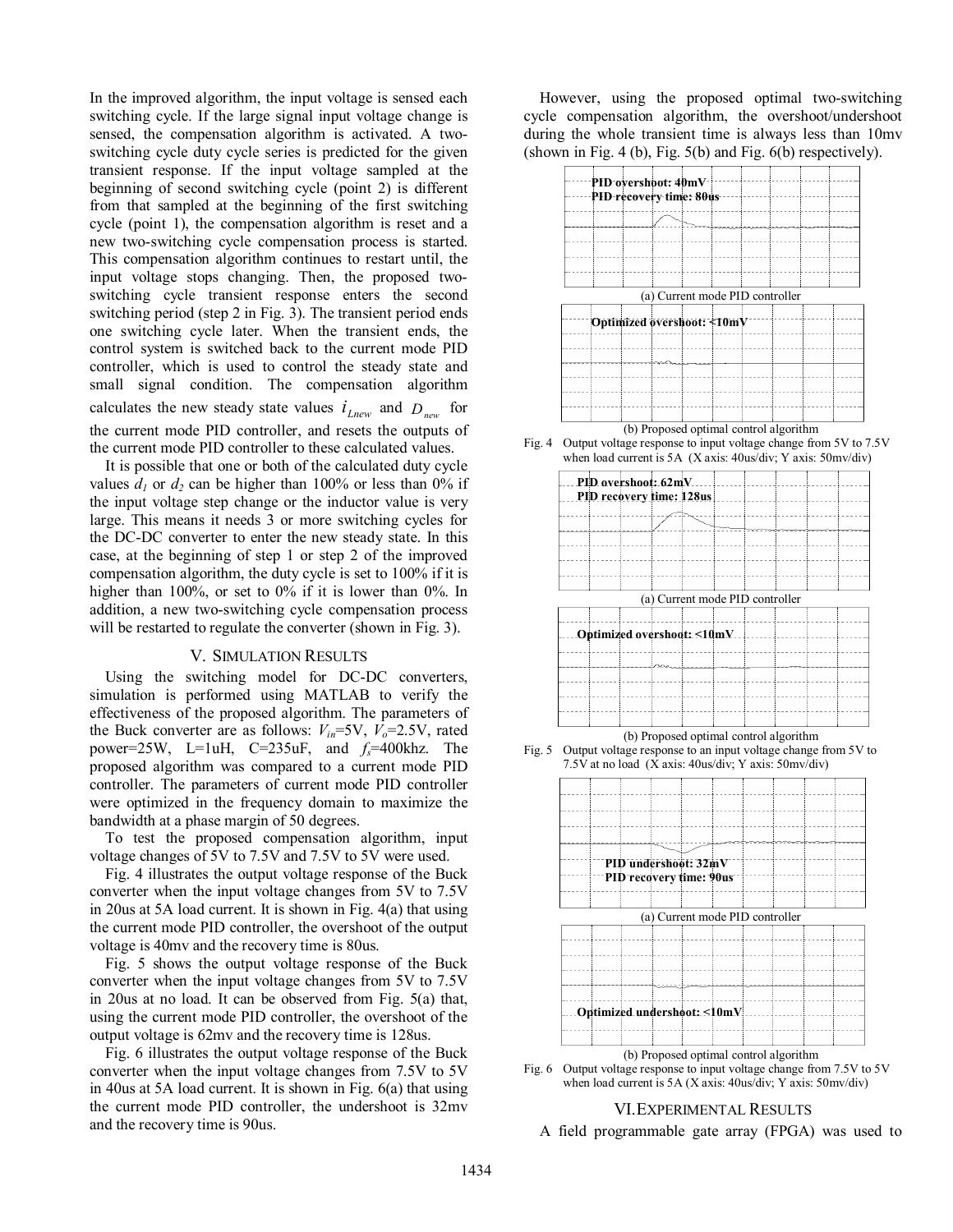implement the proposed optimal control algorithm in a synchronous Buck converter. The Buck parameters were the same as that used in the simulation. Fig. 7 shows the circuit block diagram of FPGA controlled Buck converter. The FPGA was a Spartan-2E from Xilinx. The clock frequency of the FPGA is 100MHz. In this system, the inductor current is measured using a sensing resistor in series with switch  $S<sub>1</sub>$ .

Fig. 8 illustrates the output voltage response when the input voltage changes from 5V to 7.5V in 20us at 5A load current. Using the proposed optimal control algorithm, the overshoot is reduced to 11mV from 45mV with the current mode PID controller. It is noted that 11mV is almost buried with the ripple voltage (8mV in the experimental prototype). The recovery time is also reduced to 12us from 72us with current mode PID controller.



Fig. 8 Output voltage response to an input voltage change from 5V to 7.5V at 5A load (X axis:  $40us/div$ ; Y axis:  $50mv/div$ )

Fig. 9 shows the output voltage response when the input voltage changes from 5V to 7.5V in 20us at no load. Again, with the proposed optimal control algorithm, the overshoot is reduced 12mV from 63mV with that of the current mode PID controller. The recovery time is also reduced to 12us from 128us with current mode PID controller.

Fig. 10 demonstrates the output voltage response when the input voltage changes from 7.5V to 5V in 40us at 5A load current. Using the proposed optimal control algorithm, the voltage dip is decreased to 12mV from 38mV with the current mode PID controller. The recovery time is significantly reduced to 12us from 82us with the current mode PID controller.